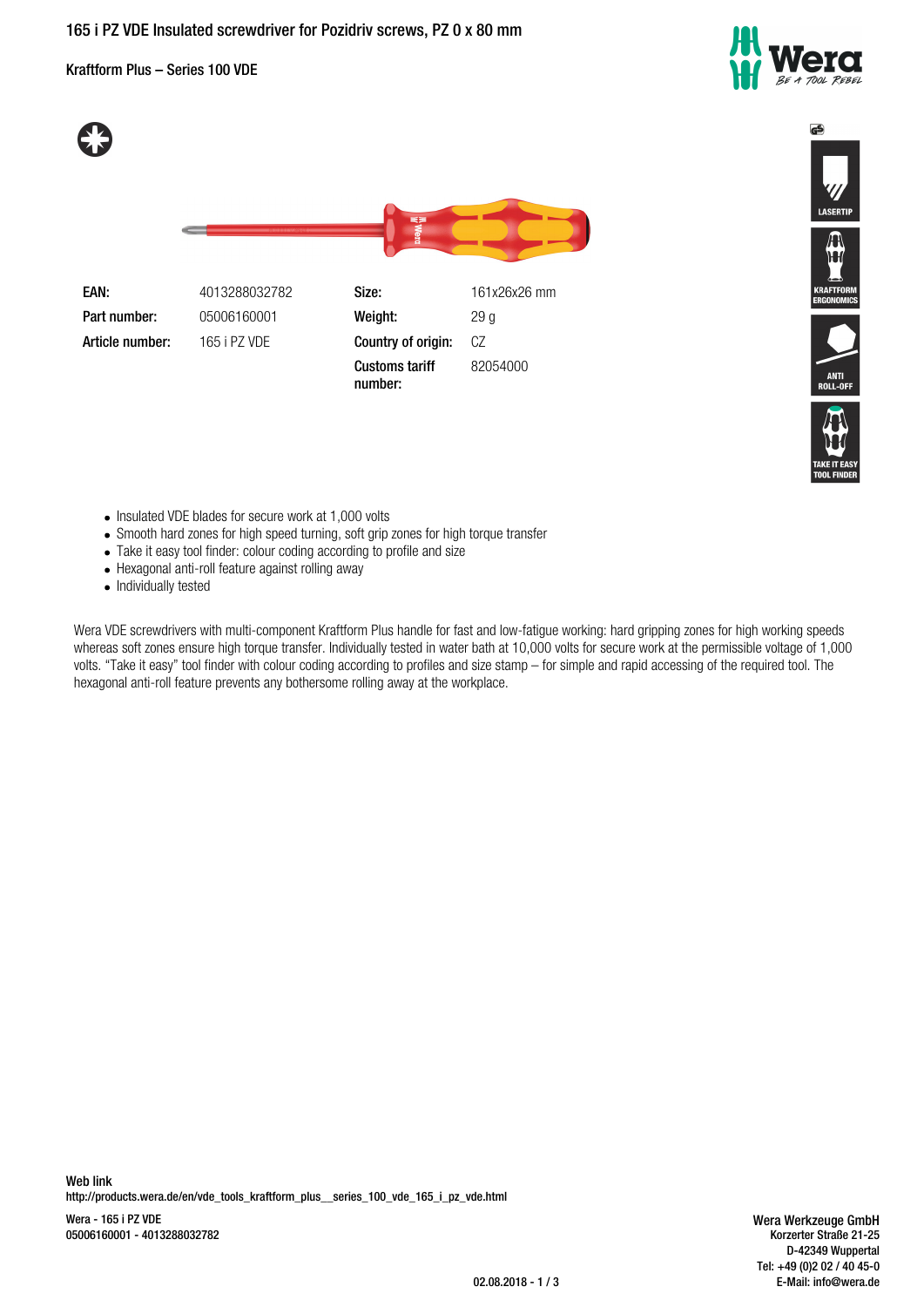## **165 i PZ VDE Insulated screwdriver for Pozidriv screws, PZ 0 x 80 mm**

### Kraftform Plus – Series 100 VDE



**Individually tested Impact strength test Lasertip**



Our screwdrivers are tested for dielectric strength under a 10,000 volt load to make sure that their most important property, their insulation, has been exhaustively tested. Each individual Wera VDE screwdriver is subjected to this test to guarantee safe working up to 1,000 volts.



The individual testing at 10,000 volts, in accordance with IEC 60900, ensures safe working with loads up to 1,000 volts.



Impact strength tested at −40°C, guaranteeing safety even under extreme conditions.

A precisely-focused laser creates a sharp-edged surface structure. This laser treatment results in an edge hardness of up to 1000 HV 0.3. Wera Lasertip "bites" itself into the screw head and prevents any slips out of the recess. It is available for screwdrivers for slotted, Phillips and Pozidriv screws.

# **Multicomponent Kraftform handle**



Wera produces the Kraftform handle out of several materials with different properties. A resistant plastic is used for the core which ensures that the blade is held securely even under high strain. A softer material is used for the coloured soft zones, which provides high frictional resistance and allows the transfer of high forces – resulting in less required screwdriving effort. The red sections with their hard surfaces prevent any "sticking" of the hand to the handle, making rapid repositioning of the hand possible.

The outstanding design of the Kraftform handle that fits perfectly into the hand prevents hand injuries such as blisters and calluses.



The hard materials used for the<br>handle ensure rapid hand ensure rapid hand repositioning without any danger of the skin "sticking" to the handle. The surrounding hard zones with large diameters glide like wheels across the hand.

### **Prevents hand injuries Rapid hand repositioning "Take it easy" Toolfinder**



Screwdrivers with "Take it easy"<br>tool finder: colour coding tool finder: according to profile and size stamp.